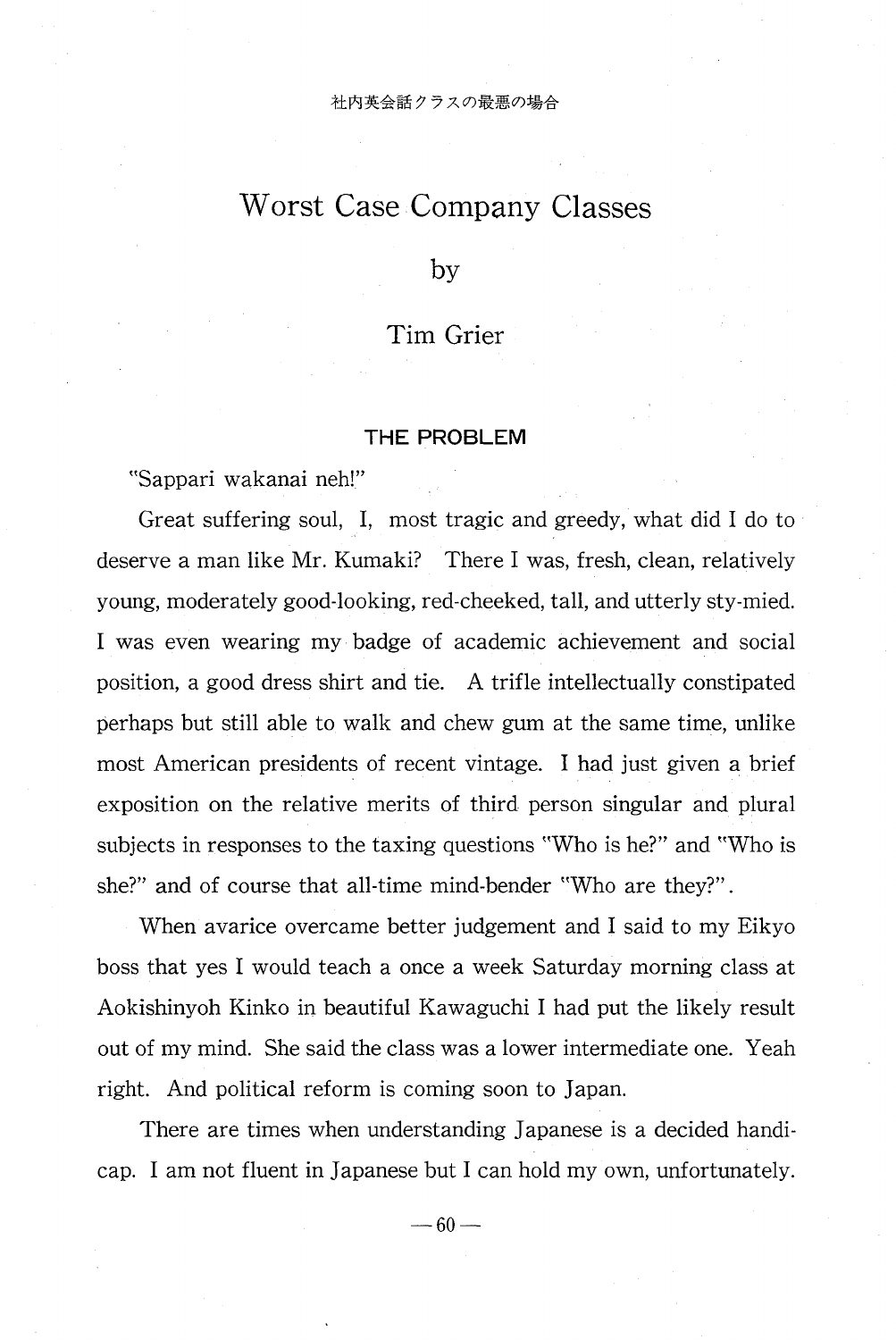Thus it was that I had a very enlightening morning the first time I went to scenic Kawaguchi. I met the salesman who had sold this class to the bank. He was with the coordinator who offered me the job. (I already knew her.) She spoke English. No one else did. I met the bank manager and one my future students. So anyway there we were, chitchat chit-chatting in Japanese before the class. Introductions all round and then a play. Call it a comedy

President : Well we'll go upstairs in a few minutes.

Salesman : Yes, and you can be sure that Grier Sensei will be a very popular teacher. We have been very happy with his classes.

(He had met me just ten minutes earlier and had had to ask twice to get my name right.)

President : Yes, good. Happy to hear that. It sure is hot today, isn't it? Salesman : Yes, it is, isn't it?

President : Yes, yes, it is hot. But then again it rains a lot this time of year. We were considering organizing a baseball team but you know how it is.

Salesman : Yes, I know how it is.

(With difficulty I was keeping my polite 'I don't understand any of this "expletive deletive" ' face on.)

President : Yes, it is difficult.

Salesman : Yes, it is.

Zresident : Yes, it is. Anything for the workers you know. That's why we want this clas.

Salesman : Yes, I can see that.

On this upbeat note, that I was hired because it was too much bother to

 $-61-$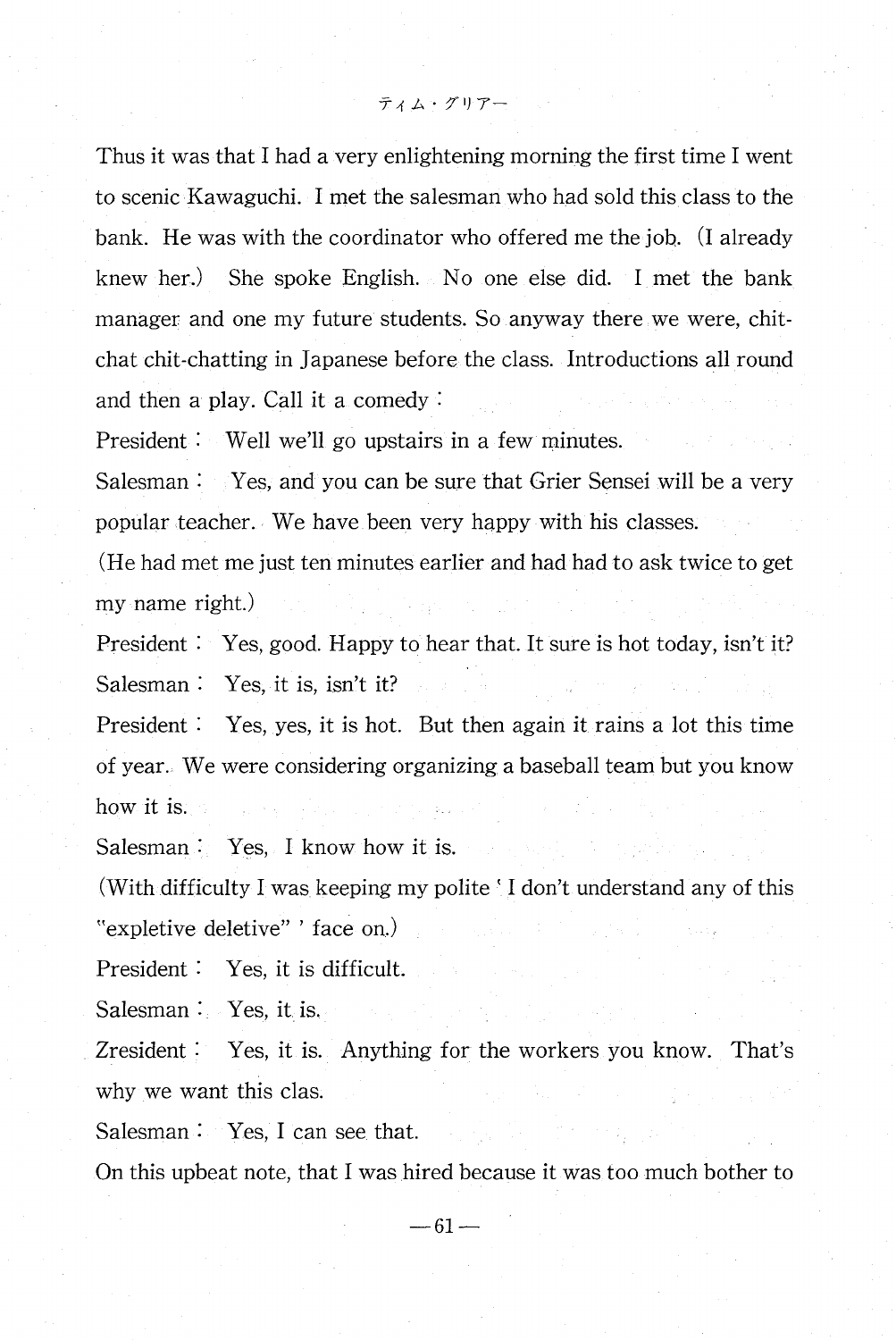#### 社内英会話クラスの最悪の場合

organize a baseball team, we went up to the fourth floor to meet the rest of the students. Once again elaborate introductions all round and then the speeches.

 President : Good morning everyone. Thank you for coming to the bank this morning for this Eikai seminar. This is a serious class and I want you to work hard. At our bank we take pride in our many and various worker training seminars and . . (blah, blah) . and now I believe that the Eikyo representatives have a word or two to say to you. Salesman : Yes, we just want to welcome you to this Eikyo class and we hope that you will do your best to have a good time and perhaps to improve your English conversation ability.

Coordinator : Yes, thank you for coming. Over the next year we wish you all the best in English and if you will just look at our brochure you will see some of the publications and services that our company can offer you.. . .

This continued, ad nauseum, for about ten minutes. They kept saying over and over how they wanted everyone to relax and to enjoy English conversation. Meanwhile yours truly was left standing with his best attentive, interested, concerned, involved face on and his mouth shut. Finally it ended. The president `yoroshikued' a couple more times and disappeared, presumably to his golf course.

Leaving me with a class that was to meet three or two or even one time a month on Saturdays. The rigorous schedule called for twentyone classes over a one year period. This 'intermediate' class of eight ranged in ability from Mr. Matsumura who vacations every summer in Hawaii and who really is an intermediate student to Mr. Kumaki, who

 $-62-$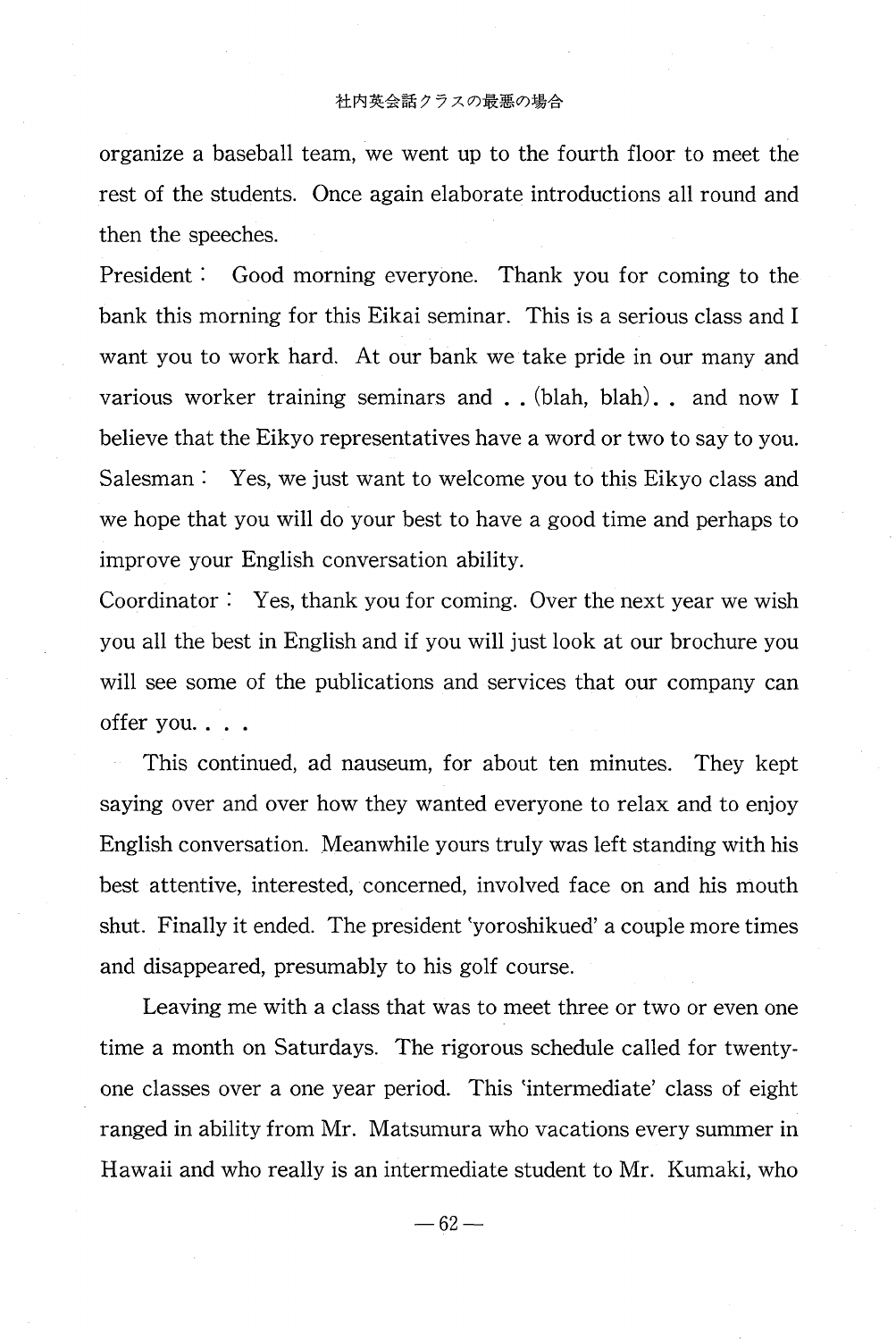was attempting to master the language for the first time since university thirty years before. Uugh.

My high in low in company class teaching was the class I taught for five unhappy months at Toyota Technocraft, a Toyota subsidiary. It too was billed as an intermediate class. For once I wasn't saddled with a textbook chosen by a salesman for me. (A digression : It seems a near inflexible rule in the English as a Second Language business that textbooks must be chosen before the class begins by someone, usually a salesman, who can't speak English and who also knows nothing about teaching and makes his choice based on the artwork of the first and last lessons of the book.) I met my students and taught them for two classes before I chose a text. They had oodles of vocabulary but little in the way of sentence structure. They ranged in English speaking competence from near catatonic to relatively communicative  $-$  a typical company class.

I chose Interchange 1 (Cambridge Univ. Press) for them. It is a good book. I like it. It combines dialogues with realistic listening exercises and grammar points arranged in sensible do-able sections. There are phonetics exercises. It incoporates reading and writing sections. There is a good workbook. Like all texts it has its flaws, Interchange's being that it is much too optomistic about how much new vocabulary can be thrown at the students every page, but I did not think this would be a problem for my vocabulary-heavy class.

I wanted to use Interchange as my main text and supplement it with games and handouts from Elementary Communication Games (Thomas Nelson and Sons), The Card Book (Prentice-Hall), Expres-

 $- 63 -$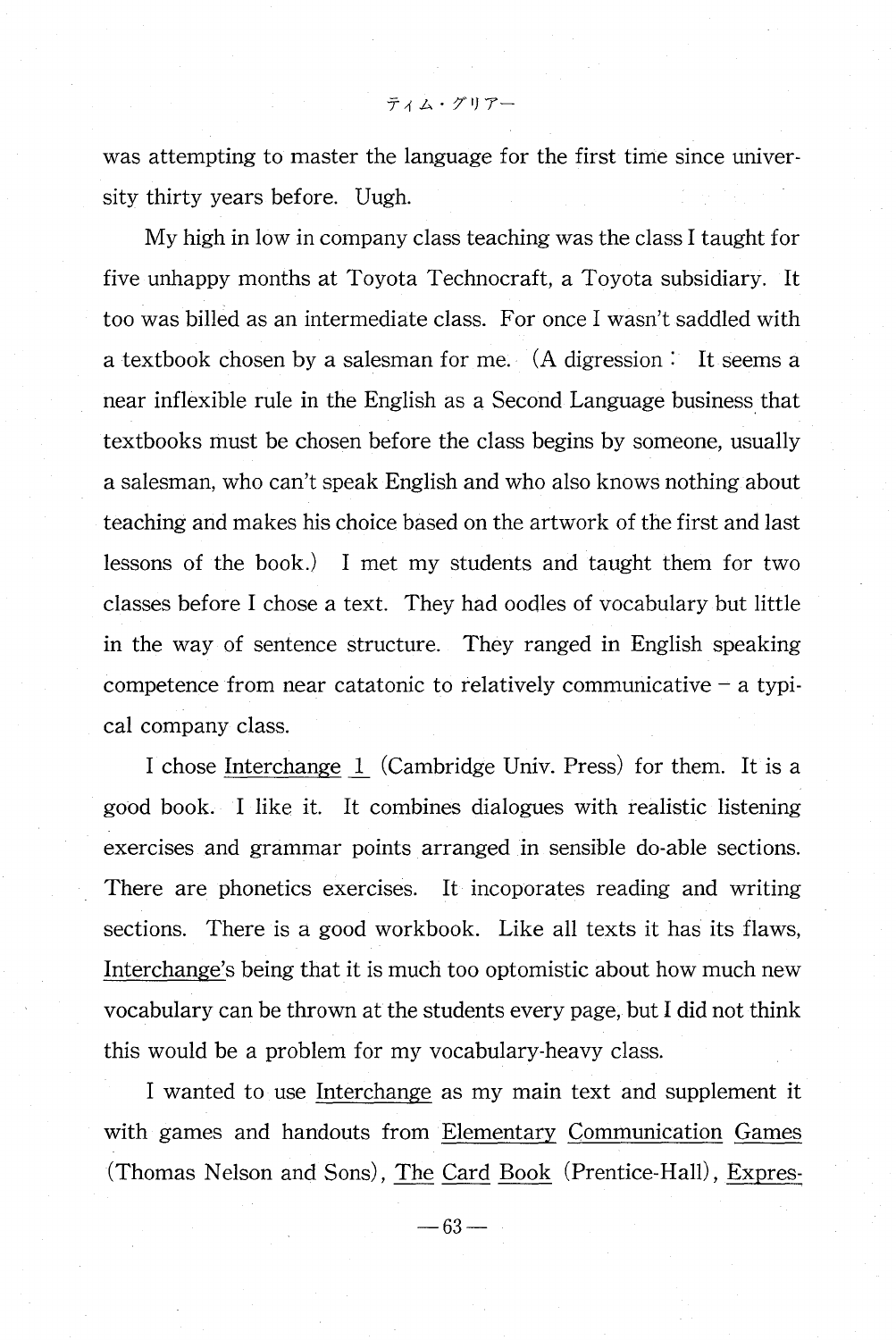sways (Prentice-Hall), Keep Talking (Cambridge University Press), Pair Work One (Penguin Press), Can't Stop Talking (Newbury House Publishers) and several other texts. I thought I was ready. Little did I know.

 There is nothing that destroys a class plan as effectively as sporadic attendance and late arrivals. No one at Toyota Techonocraft managed more than fifty percent attendance. Several of the students made it a habit, when they showed up at all, to arrive an hour late. I gave up giving homework after the first month. All of them had been attending eikai classes for years and were emphatically uninterested in my attempts to teach them simple grammar and pronunciation. After two months I was ready to scream. No text, no lesson plan will work if the students aren't prepared to carry the ball at least part of the time. I began to think of them as permanent lower intermediates.

I phoned their previous teacher and found out his solution was to speak in Japanese to them. In effect he turned it into his private Japanese tutorial with himself as student and a revolving class of teachers. My students complained to my boss that I didn't give them enough time for "free conversation." I asked her how can I "quoteunquote" have "free conversation" with students who won't learn any verb form beyond the infinitive and present continuous? Is free eikai tsukateru English-no meishi ando Japanese-no douji honto-ni conversation des ka? I omowanai.

She suggested I use videos. Her argument was to the point. If they didn't enjoy it they wouldn't come and if they didn't come, my company would lose the class and if my company lost the class someone near and

 $-64-$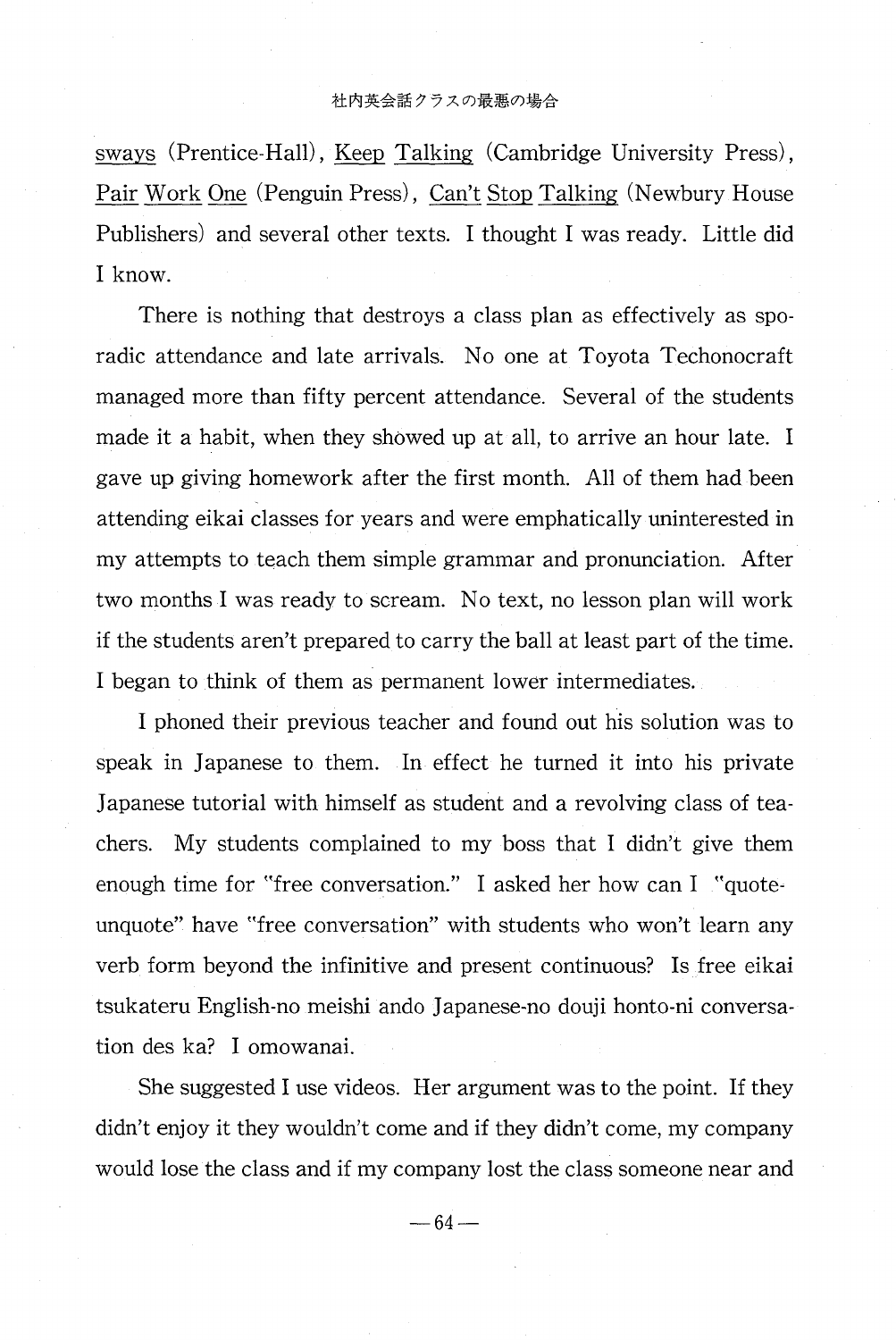ティム・グリアー

dear to my mirror's reflection would be seeking other employment.

So I used videos. I showed them hit movies I'd taped off the TV. I explained key points in English and some Japanese and made them try to catch what the actors were saying and explained some of the things they could not comprehend ; almost everything. (Friends of mine who use videos a lot tell me that they teach five, maybe ten, mintes maximum for a two hour class ; not whole movies. ) I continued to use Interchange and other materials but I taught it 'less rigorously,' as I worded it in my final report to my employer, than I did at the beginning of the course. In other words I gave up. I hate to admit it but the students were happier than before. They were "quote-unquote" communicating again. They weren't learning anything but then they didn't really want to. I taught the class until the end of the contract and did not renew it. I'd had enough.

In the Eigo entertainment biz that masquarades as an education biz the teacher has to realize his lowly position on the totem pole. It has taken me years to learn that I am an entertainer and not a teacher. I am still in a state of denial on this point. Many other teachers share my position. I suggest they look at whatever current insult to our intelligence Bi-lingual and the other high quality schools are advertising as eikai. I, personally, go for the one where the pretty girl is taking her shirt off more that the one of a few years back where a different pretty girl was about to kiss her young male teacher. Then there is the endless stream of publications written in Japanese explaining English. All imply or even say flatly that second language fluency is an effort-free enjoyable experience.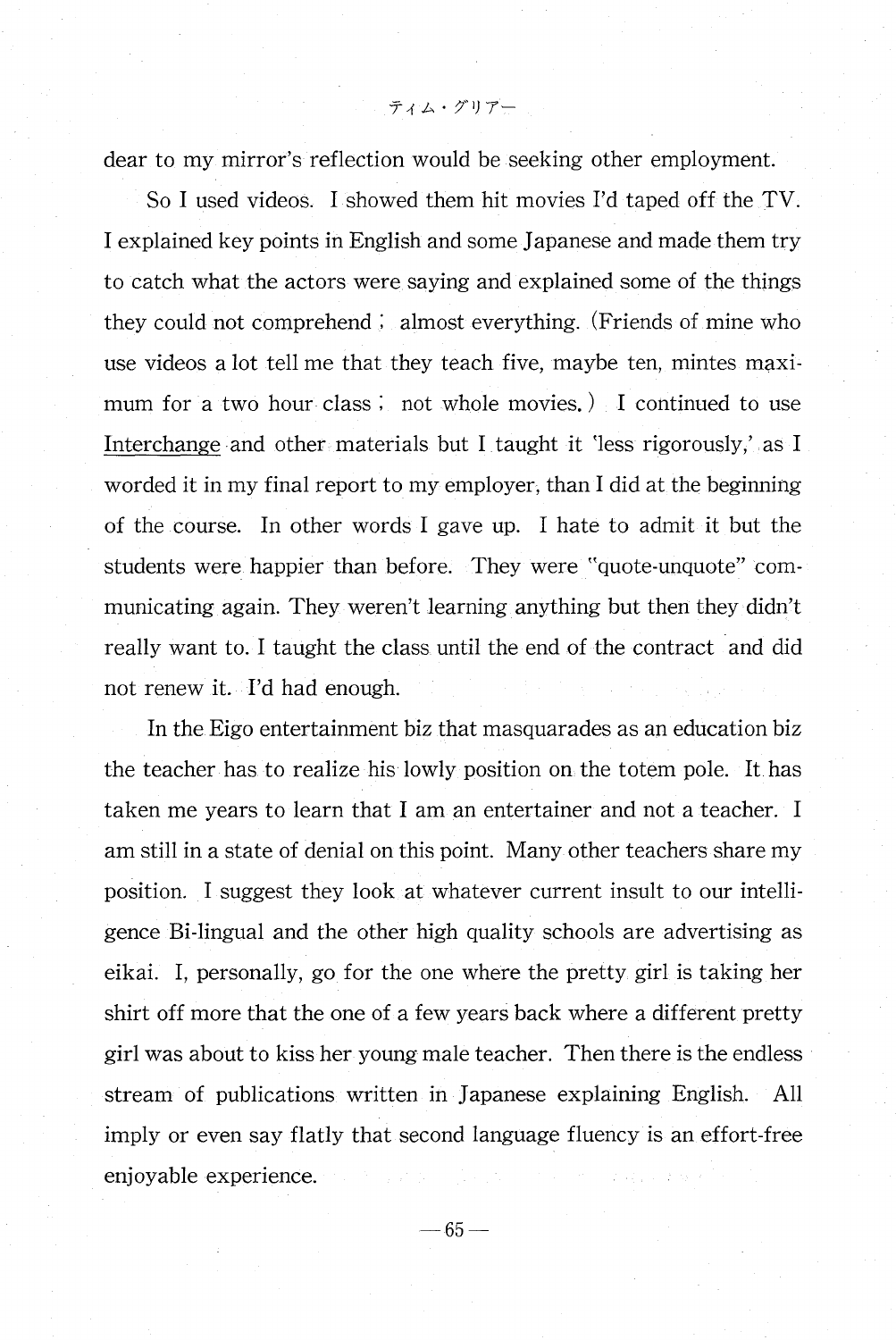#### 社内英会話クラスの最悪の場合

This is of course the market response to decades of mind-numbing grammar-centric written English courses inflicted on high school and junior high school kids. People want to be told that language learning is easy and fun. So enterprising language companies tell prospective customers that, "Hey! Guess what, language learning is easy and fun." Then they hire teachers to make the dream come true.

So what do you do if you find yourself teaching a class that wants to believe that they are only refreshing their latent linguistic capabilities and do not want to put any effort into it?

You waffle.

 I have some small skill in waffling. Actual pedagogical ability is optional but waffling is a must for company classes. I have learned to keep a friendly smile on my face and pretend that spoon-fed eigo has some relation to the real thing. The less serious the students the more the stress seems to be on pretending to be serious. This leads to opening and closing ceremonies, suits, ties, new books, always new books, but never, any commitment to study outside of class (and precious little to study in class) .

## **SOLUTIONS**

So what is the responsible course of action if you find yourself teaching an unteachable class?

OPTION 1. You could quit. Shirking is not something to rule out. Ultimately I quit my Technocraft class. No, it does not solve the problem. The next teacher will be stuck with your mess. Let him and not you handle it.

Suppose Option 1 is not a realistic choice. Maybe you have to teach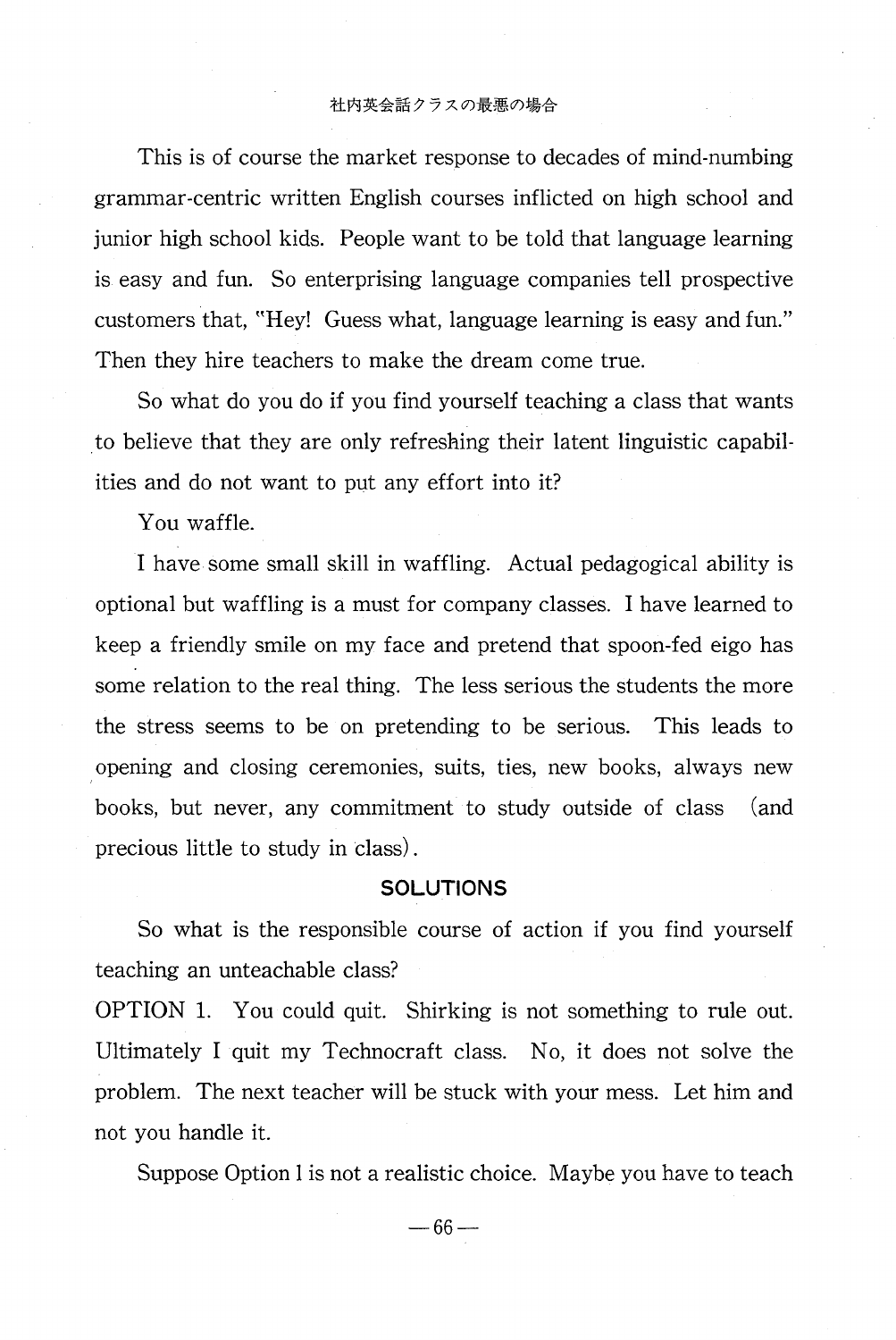your darth vader attack force in exchange for your visa. Maybe you have gotten addicted to eating. Maybe you are a masochist. Then what?

OPTION 2. Then go for the frequent flier plan. Decide who of your students is the most likely to come. Design the class for them or even possibly him or her. It doesn't matter if officially there are twenty in the class ; if you can only depend on two or three of them to come make them the focus.

A corollary to Option 2. Ignore late students as best you can until you finish whatever activity you started before they walked in. When I began teaching I used to always try to bring late students up speed whenever they would drift in. It doesn't work. You put pressure on them to perform instantly and annoy the ones who came on time. OPTION 3. In a worst case scenario  $-$  late students, irregular attendance, lousy or nonexistant study habits, varying levels of English ability — I recommend what my friend and mentor, Mr. Bruce McCormack, described to me as the "one-off" strategy. He told me about a seminar he conducted for JALT in 1989 called "Postponing Burnout Teaching Company Classes." If you find yourself in an unwinnable teaching situation you should be prepared to teach lessons of three or four levels of difficulty depending on who shows up in the first fifteen or twenty minutes. We all do this informally. It is a basic survival skill. The next step is to view this as normal and necessary.

This takes preparation. It means having ten to fifteen activities in your bag that you know well and feel comfortable with that you can photocopy in a hurry if what you wanted to do will not work.

 $-67-$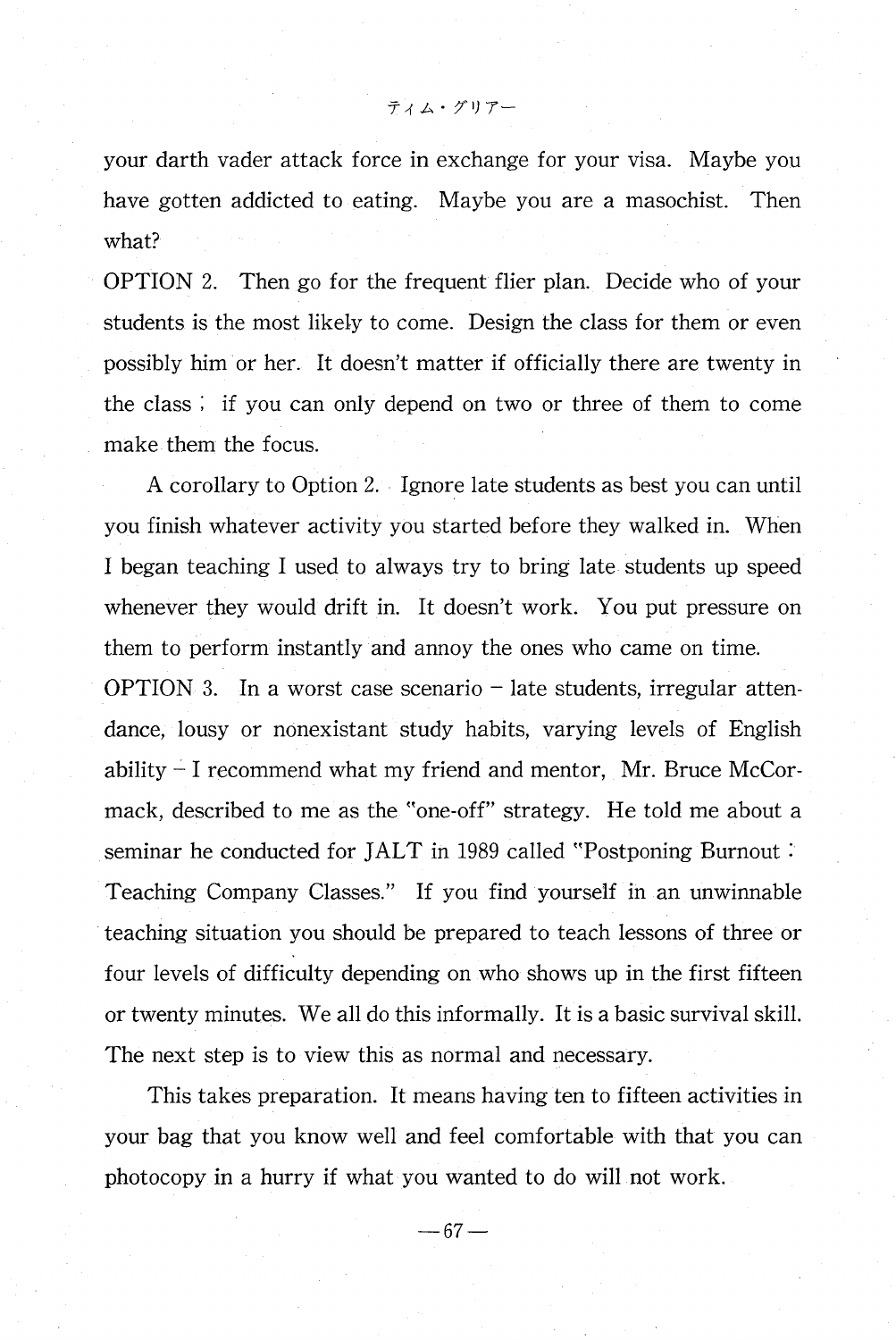#### 社内英会話クラスの最悪の場合

 When he explained it to me I thought it was the counsel of despair. It reminded me of when I first came to Japan and started teaching English, an ice-age ago. I walked, I talked, I pretended to teach. Through a friend (Does this intro sound familiar?) I got my first ever private company class. I prepared, or more accurately I did not prepare, thoroughly haphazard lessons culled from the two or three books I knew at the time. I arrived here about a year or two after the high tide of the audio-lingual method so my lessons were very heavy on American Streamline (Oxford University Press) . With that, and a lot of creative new grammar I passed myself off as a teacher.

That, thank God, was long ago. I have learned about pair work, group work, task-based learning, teaching games, even grammar. I have learned not to talk about current politics or worse yet about twentieth century history. I learned about constructing courses that, if followed will gradually help students become better speakers of the language – that is, to progress.

A one-off strategy requires that you give up the notion of progress. Progress is still something to hope for but like the Holy Grail best not actively sought. Giving up progress as a goal is tough to do if you care anything at all about teaching. However, in a worst case teaching situation it is the only way to keep yourself sane.

It is the logical distillation of Option 2. If the only dependably present person is yourself, please yourself (and you don't even need to go to a garden party). Teach something that is as relevant to your class's needs at you can each class. And yes this may be something as inherently value-free as whole popular movies in one class. Try to

 $-68-$